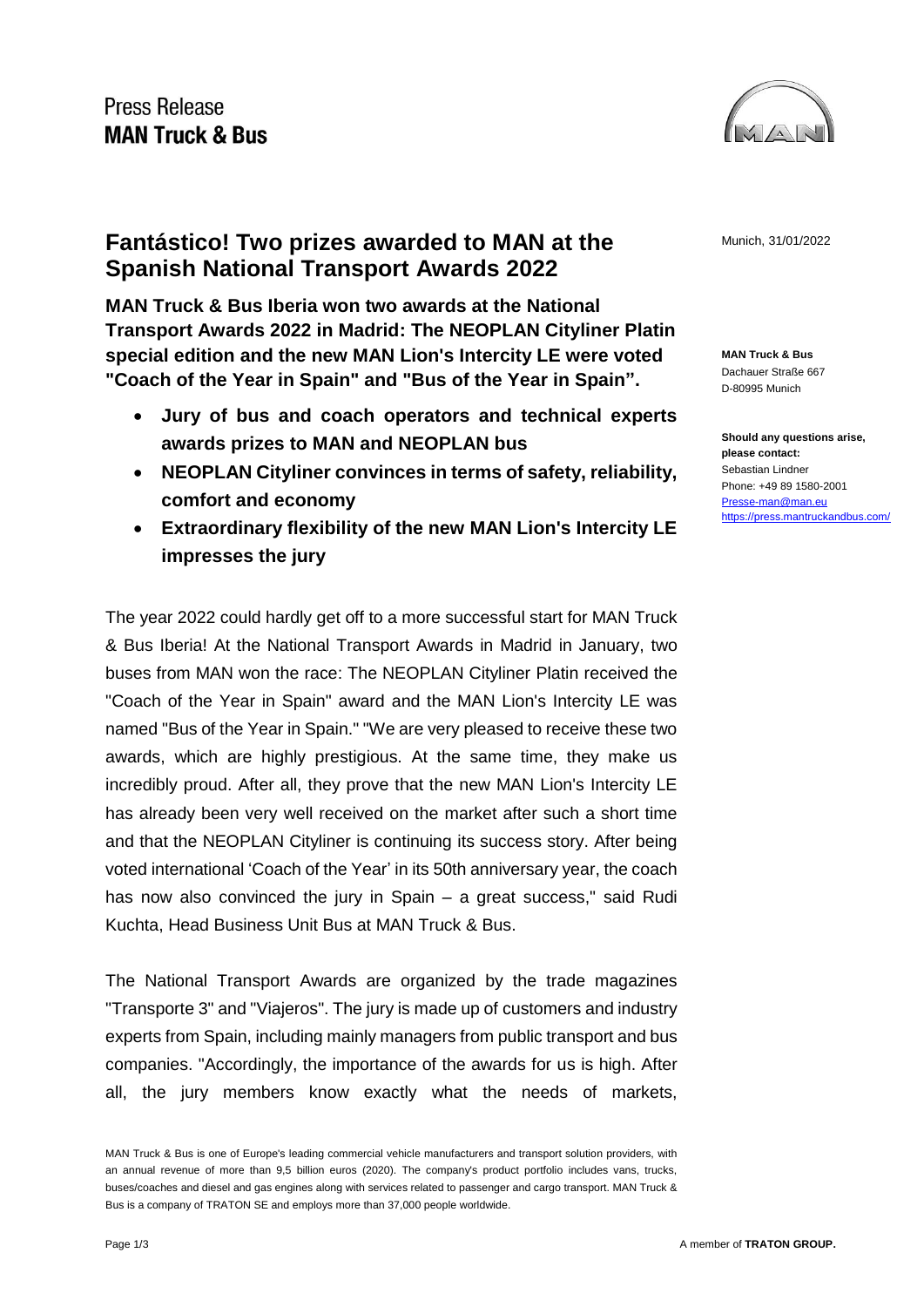# Press Release **MAN Truck & Bus**



entrepreneurs, drivers and passengers are and which vehicles can serve them perfectly," said Stéphane de Creisquer, Managing Director of MAN Truck & Bus Iberia, adding: "But we are also grateful to our customers, who have placed their trust in us and our buses for many years. This trust and the awards are an enormous incentive for us to keep working constantly to bring ever more efficient and sustainable vehicles and services to the market and to support our customers with well thought-out and innovative solutions."

#### **NEOPLAN Cityliner Platin special edition again on the winning track**

Just a few months ago, the NEOPLAN Cityliner Platin model was voted "Coach of the Year 2022" by international trade journalists from 22 countries. The jury was particularly impressed by the overall concept of performance, economy, safety, comfort and above all the timeless design. With the "Coach of the Year in Spain" award, the NEOPLAN Cityliner is now continuing its success story that began five decades ago. The "Platin" special edition was launched to mark the coach's anniversary last year. It is powered by a powerful and modern Euro 6 six-cylinder engine – perfectly matched with the new ZF EcoLife Coach 2 six-speed automatic transmission, which is designed for use in intercity buses and coaches and is also suitable for demanding routes. Because especially in situations which require frequent shifting within a very short time due to constant braking and powerful acceleration, the transmission can convince thanks to its high efficiency.

The NEOPLAN Cityliner also scored points with its high-quality driver's workplace and innovative safety and assistance systems. Among other things, the vehicle is equipped with the active, electronically adjustable MAN Comfort Drive Suspension (CDS) damping system, the turning assistant with active warning function and pedestrian detection, and MAN OptiView – the world's first mirror replacement system for coaches.

### **New MAN Lion's Intercity LE impresses with outstanding flexibility**

Only introduced last autumn and now already winning its first major award: the new MAN Lion's Intercity LE impressed the jury above all with its great flexibility, which sets standards in the class. "Our goal was to launch an attractive bus model with maximum flexibility at a reasonable price. And we succeeded with the new MAN Lion's Intercity LE," said Kuchta. To meet the